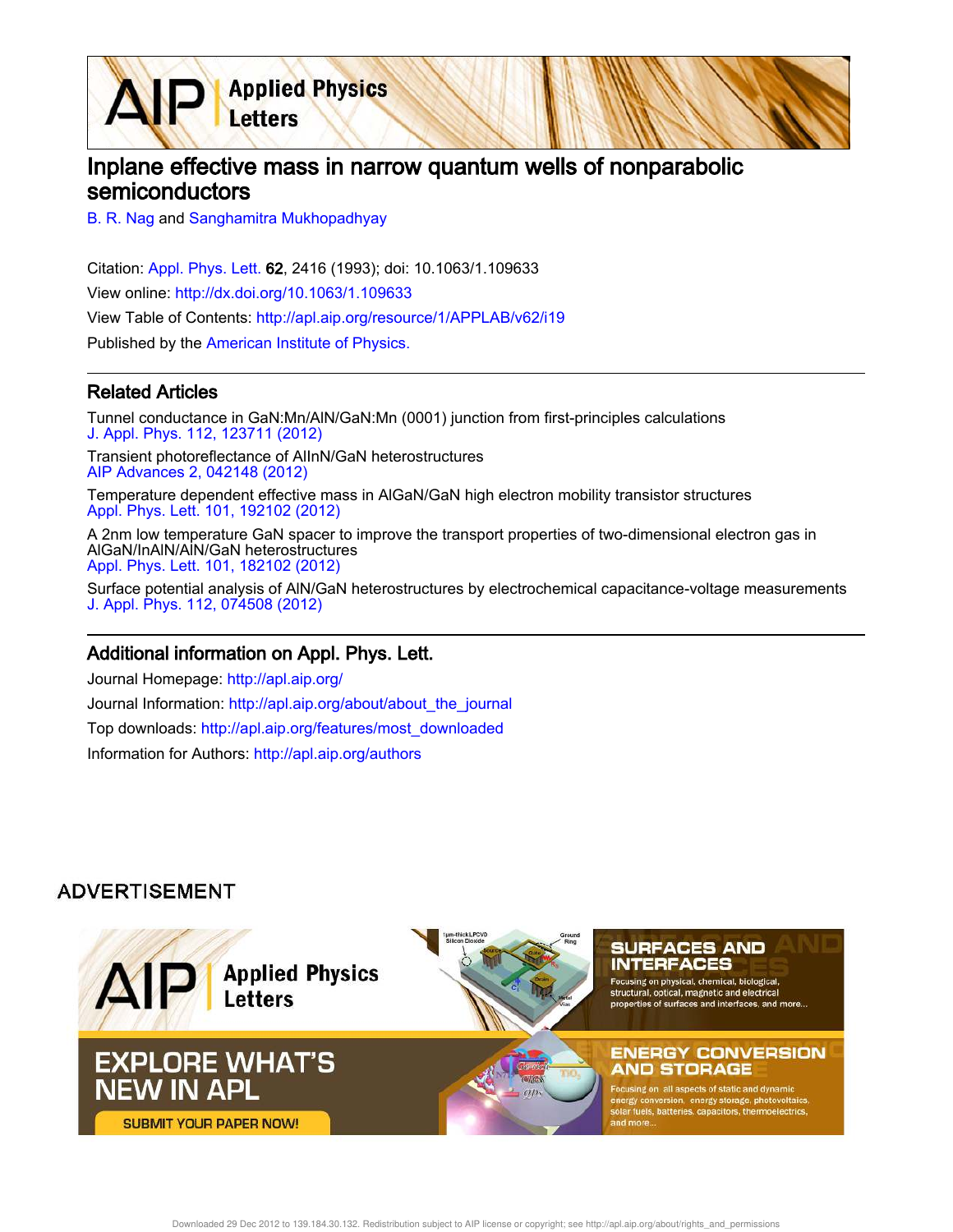## In-plane effective mass in narrow quantum wells of nonparabolic semiconductors

8. R. Nag and Sanghamitra Mukhopadhyay

Calcutta University, Sisir Mitra Bhavan, 92, Acharya Prafulla Chandra Road, Calcutta-700 009, India

(Received 22 September 1992; accepted for publication 28 January 1993)

A formula is derived for the in-plane effective mass in narrow quantum wells, taking into account the effects of energy band nonparabolicity. The variation of the mass with the width of the well is studied by using the formula for four systems of wells. The mass is nearly the same as the velocity effective mass of the bulk material of the well in  $GaAs/Ga<sub>0.7</sub>Al<sub>0.3</sub>As$  wells. It is about 8% larger in InAs/InP wells, but is significantly larger in very narrow wells of  $Ga_{0.47}In_{0.53}As/InP$  systems. In the case of InAs/ $Ga_{0.58}Al_{0.42}Sb$  wells, the in-plane mass differs from the well mass by large amounts for all well widths of interest.

The in-plane effective mass used for the evaluation of various electrical and optical transport coefficients is usually taken to be the same in a quantum well as in the bulk material constituting the well.<sup>1,2</sup> This assumption is applicable for widths of wells larger than about 10 nm. Much narrower wells, particularly of the strained layer<sup>3,4</sup> systems, are however, currently being studied for applications to devices. The in-plane mass may be significantly differ $ent^{5,6}$  in narrow wells as the electron is not fully confined in such wells for finite barrier potentials. The electron stays part of the time in the barrier layer and as the effective mass is different in this layer, the effective value is determined by the occupation probabilities for the two layers. It may be shown<sup>6</sup> that for materials with parabolic energy bands the inverse of the effective value is the sum of the product of the inverse of the two masses and the corresponding occupation probabilities. However, as the energy eigenvalues are much higher in narrow wells the band nonparabolicity becomes significant, but no general formula is available for the in-plane mass of narrow wells of nonparabolic semiconductors.

The purpose of this letter is to derive a general formula for the in-plane effective mass for application to nonparabolic semiconductors, and to study the effective mass for different well widths in GaAs/Ga<sub>0.7</sub>Al<sub>0.3</sub>As, InAs/InP,  $Ga_{0.47}$ In<sub>0.53</sub>As/InP, and InAs/Ga<sub>0.58</sub>Al<sub>0.42</sub>Sb systems.

We consider a rectangular well of width  $L$  and barrier potential  $V_0$ . The z direction is chosen to be perpendicular to the plane of the well, with  $z=0$  at the center. The equation for the envelope function,<sup>7</sup>  $F_i(z,\rho)$  may be written as:

$$
[\hbar^2/2m_{Ei}(E_T)]\nabla^2 F_i(z,\rho) + (E_T - E_{ci})F_i(z,\rho) = 0,
$$
\n(1)

where  $E_{ci}$  represents the band-edge energy,  $E_T$  is the energy eigenvalue including the component due to the inplane motion,  $\rho$  is the in-plane position coordinate;  $m_{E_i}(E)$ is the energy effective mass<sup>8</sup> of the bulk material constituting the  $i$  layer. The ratio of the square of the crystal momentum,  $\hbar k$ , and two times this mass gives the electron energy,  $E-E_{ci}$ . The index i should be replaced by W for the well layer and by  $B$  for the barrier layer.

The envelope function may be expressed for an electron with the in-plane wave vector  $k_i$  as

$$
F_i(z,\boldsymbol{\rho}) = \phi_i(z) \exp(i\mathbf{k}_i, \boldsymbol{\rho}) \;, \tag{2}
$$

where  $\phi_i(z)$  is the z-dependent part of  $F_i(z,\rho)$ . Equation ( 1) is solved by using the boundary conditions:

$$
F_B(\pm \infty, \rho) = 0
$$
,  $F_B(\pm L/2, \rho) = F_W(\pm L/2, \rho)$ , (3)

$$
(1/m_{vB})(\partial F_B/\partial z)_{z=\pm L/2} = (1/m_{vW})(\partial F_W/\partial z)_{z=\pm L/2},
$$
\n(4)

where  $m_{vi}$  is the velocity effective mass, <sup>9-11</sup> of the bulk material of the i layer. The ratio of the crystal momentum and this mass gives the electron velocity  $h^{-1}\nabla$ <sub>v</sub>E.

Condition (3) gives  $k_B = k_W$ . Putting  $k_B = k_W = k_p$  we get

$$
\begin{aligned} [\hbar^2/2m_{Ei}(E_T)]\partial^2\phi_i/\partial z^2 + [(E_T - E_{ci})\\ -\hbar^2 k_i^2/2m_{Ei}(E_T)]\phi_i &= 0 \,. \end{aligned} \tag{5}
$$

It may be easily shown that the energy eigenvalue is given for the ground state by the equation:

$$
\tan k_{zW}L/2 = k_{zB}m_{vW}/k_{zW}m_{vB},\qquad(6)
$$

where  $k_{zW}$  and  $k_{zB}$  are, respectively, the wave vector and decay constant in the well and the barrier, for motion along the z-direction. These are given by

$$
k_{zW}^{2} = (2m_{W}/\hbar^{2})\gamma_{W}(E_{0}) - k_{t}^{2};
$$
  
\n
$$
k_{zB}^{2} = (2m_{B}/\hbar^{2})[-\gamma_{B}(E_{0} - V_{0})] + k_{t}^{2}.
$$
 (7)

$$
E_0=E_T-E_{cW};\ V_0=E_{cB}-E_{cW}.\tag{8}
$$

The nonparabolic dispersion relation has been assumed to be the same as the simplified Kane relation $9-13$  for the bulk materials given below:

$$
(\hbar^2 k^2 / 2m_i) = E(1 + \alpha_i E) = \gamma_i(E) , \qquad (9)
$$

where  $m_i$  is the band-edge-effective mass for the bulk material,  $E$  is the energy of the electron measured from the band edge, k is the three-dimensional wave vector and  $\alpha_i$  is the nonparabolicity parameter, given approximately by $^{13}$ 

$$
\alpha_i = (1 - m_i/m_0)^2 (1/E_g^*) \ . \tag{10}
$$

 $E_{g}^{*}$  is the effective energy band gap, often smaller than the actual band gap,  $E_g$ , and  $m_0$  is the free-electron mass.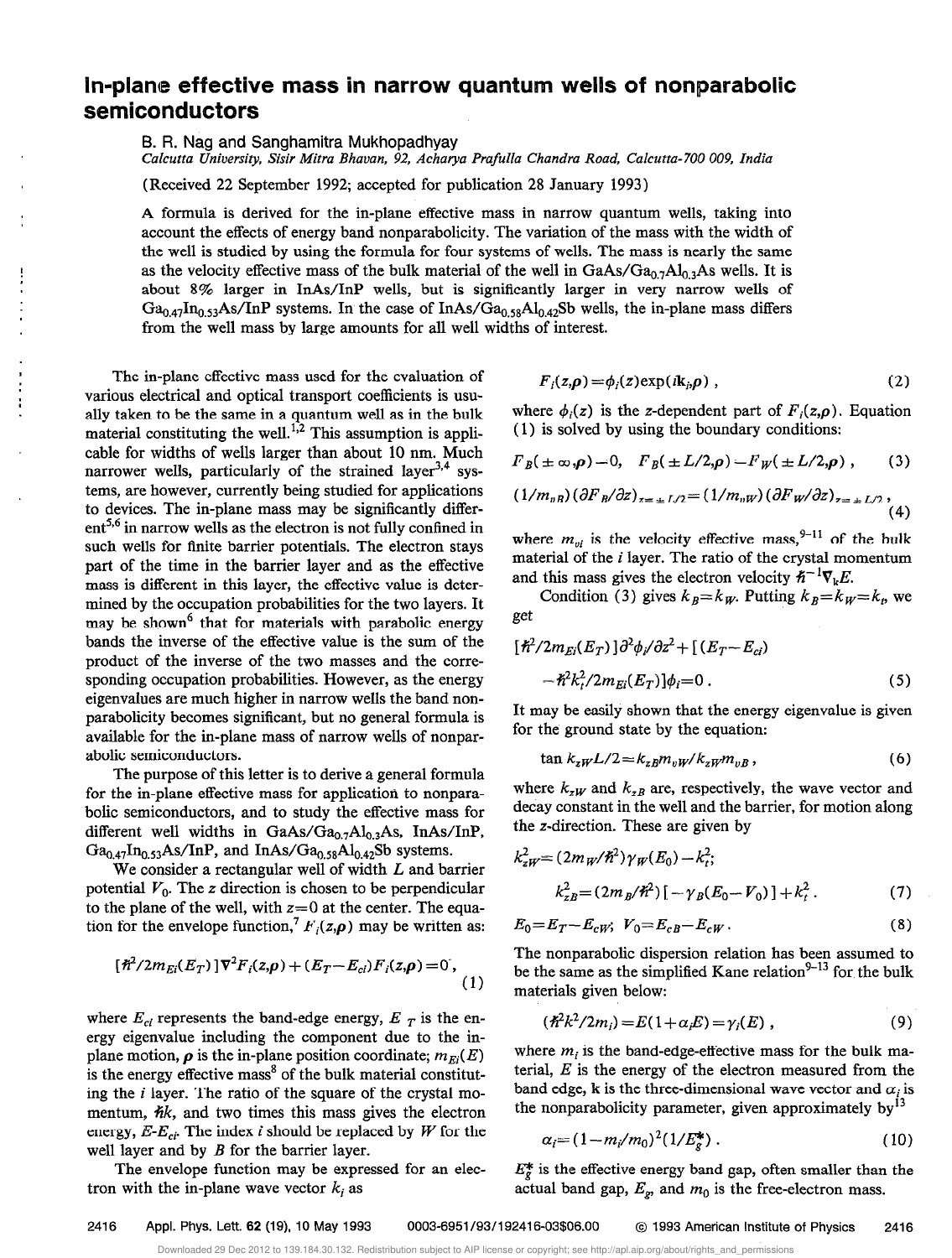It may be noted that the energy and the velocity effective masses are given for this nonparabolic relation by,

$$
m_{El}(E_T) = m_{i} \gamma_i (E_T - E_{ci}) / (E_T - E_{ci}); \ m_{vi}(E_T)
$$

$$
= m_i (\partial / \partial E_T) [\gamma_i (E_T - E_{ci})]. \qquad (11)
$$

The eigenvalues of energy,  $E_0$ , may be expressed as,

$$
E_0 = E_e(V, k_t^2) + \hbar^2 k_t^2 / 2m_{EW}(E_0);
$$
  
\n
$$
V = V_0 - (\hbar^2 k_t^2 / 2) [1/m_{EW}(E_0) - 1/m_{EB}(E_0)] .
$$
 (12)

 $E_e(V, k_t^2)$  is the component of energy corresponding to the quantized z component of the wave vector. It is seen that the effective barrier potential  $V$  and hence  $E_0$  depends on  $k_i^2$ .

It may be shown by using Eq. (12) that the in-plane<br>effective mass,  $m^*$ , which is given by effective mass,  $m^*$ , which is  $\pi_{\kappa}(\partial E_0/\partial \kappa_t)_{k_t\to 0}]$  'may be expressed as given

$$
1/m^* = [1/m_{EW}(E_0) - (\partial E_e/\partial V)_{k \to 0} (1/m_{EW}(E_0) - 1/m_{EB}(E_0)][1 - (\partial E_e/\partial E_t)_{k_t \to 0}]^{-1}.
$$
 (13)

It may be mentioned that the three masses,  $m_{Ei}$ ,  $m_{vij}$ , and  $m<sub>i</sub>$ , defined earlier, are for the bulk material of the well or the barrier. These have the same value for parabolic  $E-k$ relation, but are different for finite values of  $E$  in nonparabolic materials. The in-plane effective mass, given by Eq. (13), on the other hand, determines for a quantum well its in-plane transport properties, e.g., cyclotron resonance frequency, mobility, and intersubband optical absorption. It is characteristic of a particular well and is determined by both the well and the barrier layer and by the dimensions of the well.

The term  $(\partial E_e/\partial V)_{k,\to 0}$  is equal to  $\theta$ , the occupation probability for the barrier layers,<sup>6</sup> An expression for  $(\partial E_e/\partial E_T)_{k,\to 0}$  as given below may also be obtained by differentiating Eq. (6)

$$
(\partial E_e/\partial E_T)_{k_t \to 0} = \{ E_0(E_0 - V_0) \alpha_B/\gamma_B(E_0 - V_0) - 4E_0 \alpha_B/(\partial/\partial E_0) [\gamma_B(E_0 - V_0)] + 4E_0 \alpha_W/(\partial/\partial E_0) [\gamma_W(E_0)] - [E_0^2 \alpha_W/\gamma_W(E_0)] [1 + k_{zW} L/\sin(k_{zW} L)] \} [1 + k_{zW} L/\sin(k_{zW} L) + E_0/(V_0 - E_0)]^{-1}.
$$
 (14)

I

Equation ( 13) then gives the in-plane effective mass with  $(\partial E_c/\partial V)_{k,\to 0} = \theta$  and  $(\partial E_c/\partial E_T)_{k,\to 0}$  given by Eq. (14).

In-plane effective mass was studied by using ( 13) for the ground state in the four systems:  $GaAs/Ga_{0.7}Al_{0.3}As$ , InAs/InP,  $Ga_{0.47}In_{0.53}As/InP$ , and  $InAs/Ga_{0.58}Al_{0.42}Sb$ . The physical constants used in the calculations are given in Table I. It should be noted that the nonparabolicity parameter for GaAs and InP were obtained from  $\mathbf{k} \cdot \mathbf{p}$  calcu-

TABLE I. Physical constants for quantum wells. The band-edge effective mass for the well,  $m^*_{\omega}$ , and for the barrier,  $m^*_{\beta}$ , are in units of  $m_0$ ; the corresponding nonparabolicity parameters  $\alpha_W$  and  $\alpha_B$  are in units of (ev) - and the barrier height  $V_0$  is in units of meV.

| Material<br><b>PERMIT REPORT OF A STATE OF A STATE OF A STATE OF A STATE OF A STATE OF A STATE OF A STATE OF A STATE OF A STA</b> | $m^*_{w}$             | тŦ                   | $\alpha_w$           | $\alpha_{\rm p}$   | И.                |
|-----------------------------------------------------------------------------------------------------------------------------------|-----------------------|----------------------|----------------------|--------------------|-------------------|
| $Ga0.47 In0.53 As/InP$                                                                                                            | $0.042^a$             | 0.079 <sup>a</sup>   | 1 09 <sub>p</sub>    | 0.83 <sup>c</sup>  | 240 <sup>d</sup>  |
| GaAs/ $Ga0.7Al0.3As$                                                                                                              | $0.0665$ <sup>e</sup> | 0.095 <sup>e</sup>   | $0.885$ <sup>f</sup> | 0.631 <sup>f</sup> | 261 <sup>e</sup>  |
| InAs/ $Ga0.58Al0.42Sb$                                                                                                            | 0.0239 <sup>a</sup>   | $0.089$ <sup>a</sup> | 2.04 <sup>b</sup>    | 0.68 <sup>b</sup>  | 1140 <sup>g</sup> |
| InAs/InP                                                                                                                          | $0.0239$ <sup>a</sup> | $0.079$ <sup>a</sup> | 2.04 <sup>b</sup>    | 0.83 <sup>c</sup>  | 500 <sup>h</sup>  |

<sup>&</sup>lt;sup>a</sup>Semiconductors, edited by O. Madelung (Springer, Berlin, 1991), pp. 126, 134, 152, and 154.

<sup>b</sup>Calculated by using the values of the band gap and spin-orbit splitting. 'K. Brennan and K. Hess, Solid-State Electron. 27, 347 (1984).

- <sup>d</sup>B. R. Nag and S. Mukhopadhyay, Appl. Phys. Lett. 58, 1056 (1991).
- 'D. F. Nelson, R. C. Miller, and D. A. Kleinmann, Phys. Rev. B 35,777O (1987).

'R. Beresford, L. F. Luo, and W. I. Wang, Appl. Phys. Lett. 54, 1899 (1989).

<sup>h</sup>This value gives the best fit to the data of Ref. 4, when band nonparabolicity is taken into account.

lations using five or more bands and the values of  $E_g^*$  were found to be significantly lower than  $E_g$ . Such values are not, however, available for the other materials and the required values of  $\alpha_i$  were obtained by using Eq. (10) and the actual band gap,  $E_g$ , for  $E_g^*$ .

Calculated values of  $m^*$  are presented in Fig. 1 for the GaAs/Ga<sub>0.7</sub>Al<sub>0.3</sub>As and Ga<sub>0.47</sub>In<sub>0.53</sub>As/InP system and in Fig. 2 for the InAs/InP and InAs/Ga<sub>0.58</sub>Al<sub>0.42</sub>Sb systems. It should be mentioned that calculations were also done by the exact method, in which Eq. (6) is solved for different values of  $k_t$  and then  $m^*$  is obtained from the derivative  $(\partial E_0/\partial k_t)$ . The results of exact calculations were the same as those obtained from ( 13), and hence these are not separately shown. Values of the velocity effective mass for the bulk well material corresponding to  $E_0$ , are, however, given in the figures to indicate the change in the values caused by wave function penetration.

It is seen from Fig. 1 that the wave function penetration increases the effective mass by about 8% for the. strained layer InAs/InP system for all widths smaller than 8 nm. In the case of  $Ga_{0.47}In_{0.53}As/InP$  the effect is still larger. The difference increases to about 15.5% for a well width of 1 nm. Values for the GaAs/Ga<sub>0.7</sub>Al<sub>0.3</sub>As system, however, lies within 2% of the bulk value and is, in fact, slightly higher for very narrow wells. This result may be understood by considering that the mass of the bulk material of the well and the barrier layer are nearly the same in this system when the effect of nonparabolicity is taken into account and also that the well mass is a little higher

<sup>&</sup>lt;sup>f</sup>Calculated by using the value of  $\gamma$ .